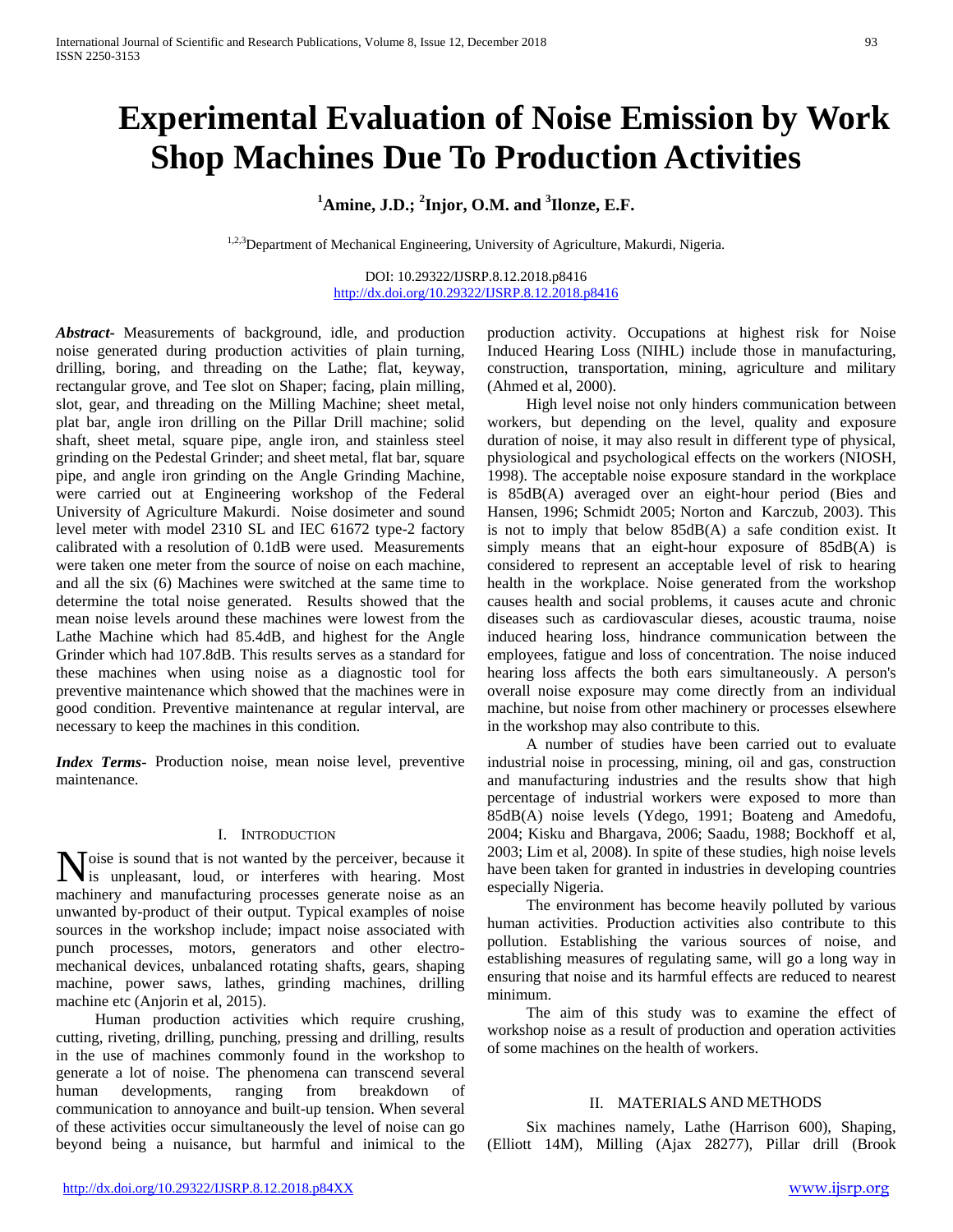Crompton MF5), Pedestal grinder (AJH Bison), and the Angle grinder (Bosch), were used in this study. At the beginning of the experiment, the background, idle, and production noise in various operations was carried out using the sound survey meter, sound level meter, and noise dosimeter respectively. The noise level for each operational duration of 60 seconds was recorded, and the average calculated using Equation 1.

$$
Ni = Nm - Nb \dots \dots \dots \dots \dots (1)
$$

Where;

Ni - Idle noise

 $N_m$  - machine noise

Nb - background noise

The overall noise was calculated using Equation 2 below. )

Where;

 $\mathcal{O}_n$  - Overall noise  $I_n$  - Idle noise  $P_m$  - Production noise

Three (3) speeds; low, medium and highest speeds were obtained directly from each machine used. The mean speed of the machine is obtained from Equation 3 below.

$$
\textit{Mean speed} = \frac{(\textit{Higher} + \textit{lowest}) \textit{ speed}}{2} \text{ ...} \text{ ...} \text{ ...} \text{ ...} (3)
$$

Production noise was obtained using Equations 4  $P_n = Q_n - B_n - \dots - (4)$ Where;

 $\overline{P}_m$  - Production noise

 $\mathbf{O}_n$  - Overall noise

 $\mathbf{B}_n$  - Background noise

 Noise dosimeter and sound level meter with model 2310 SL and IEC 61672 type-2 factory calibrated with a resolution of 0.1dB were used. Measurements were taken one meter from the source of noise on each machine, and all the six (6) Machines were switched at the same time to determine the total noise generated. From the measurement of the noise, when the difference between the measured background noise level (that is when the machines are turned off), is equal to 10dB or more, the change in the resultant noise level after subtraction of the background noise level is negligible. But when less than 10dB, a correction is made to the noise level reading at a source to make the measured value valid using the addition and subtraction decibel scale. Measurements of sound level were done three times for each machine operation and the average reading was calculated and recorded in tables using Microsoft Excel spreadsheets.

#### III. RESULTS AND DISCUSSIONS

 The result of idle noise levels, lathe operation noise, shaper operation noise, Milling machine operation noise, pillar drill operation noise, pedestal grinder operation noise, angle grinder operation noise, comparison of idle and operation noise levels, and different categories of machine noise levels are presented in figures 1-9.

 The idle noise was observed and recorded for each machine and it was found that angle grinder recorded the highest with 97.1dB, followed by pillar drill with 84.1dB and the least was pedestal grinder with 64.7dB as shown in figure 1. The lathe operation noise level was found to be highest when carrying out plain turning of mild steel at 125rpm, with a noise level of 81.7dB, followed by threading at 125rpm with a noise level of 80.3dB and lowest when carrying out boring operation at 40rpm with a noise level of 73.6dB as shown in figure 2. The shaper operation noise level was found to be highest when machining a keyway at 70 strokes/min with a noise level of 83.3dB, followed by machining a T-slot at 45 strokes/min with a noise level of 80dB and lowest when machining a flat surface at 19 strokes/min with a noise level of 78.5dB (See Fig .3). The milling machine operation noise level was found to be highest when carrying out gear milling on mild steel at 320rpm, with a noise level of 81.9dB, followed by thread milling at 1140rpm with a noise level of 80.1dB and lowest when carrying out plain milling operation at 48rpm with a noise level of 75.6dB (See Fig. 4). The pillar drill operation noise level was found to be highest when drilling on a 2mm thick angle bar mild steel at 3600rpm, with a noise level of 89.2dB as shown if figure 5. This was followed by 2mm sheet metal at 87.5dB and lowest when drilling on wood at 480rpm with a noise level of 81.9dB. The pedestal grinder operation noise level was found to be highest when grinding 1mm thick hollow square pipe with a noise level of 93.5dB, followed by 10mm diameter shaft with a noise level of 91.6dB and lowest when grinding on a 0.5mm thick stainless steel, with a noise level of 84.6dB (See Fig.6). The angle grinder operation noise level was found to be highest when carrying out 10mm metal slab cutting operation with a noise level of 99.6dB as shown in figure 7, and the lowest was found when carrying out a 10mm diameter shaft grinding operation with a noise level of 84.9dB. During the idle mode operation as shown in figure 8, pedestal grinder recorded the least noise level with 64.7dB while the highest was angle grinder with 97.1dB. However in the working operation, the least noise was found in milling machine with 86.1dB while the highest was found in the angle grinder with 107.8dB. The result of the total noise when all the machines were running was 108.4dB as shown in figure 9. With the lathe machine turned off and the rest running simultaneously, there was no significant effect on the total noise level as it was still 108.4dB. The same was applicable when the shaper and the milling machine were turned off. This insignificant change or zero change in the total noise shows that the lathe, shaper and the milling machine each contribute less than 30% to the total noise level. The results also showed the angle grinder to have the highest/loudest noise level amongst the six (6) machines which when it is turned off, the total noise level dropped to 99.8dB. This can be attributed to the voids and spaces between the grains of the abrasive wheel of the grinding disk having coarser grain size.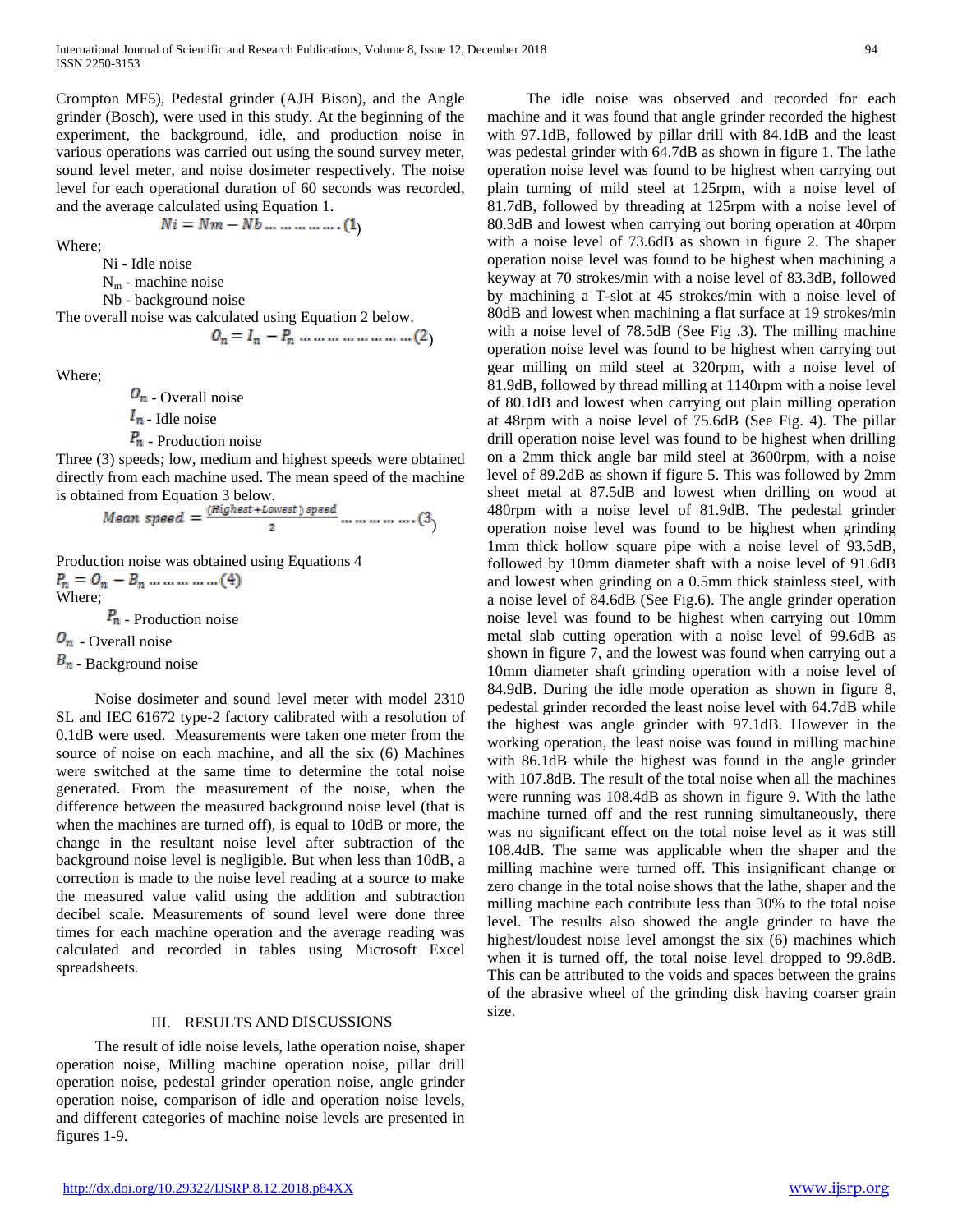

**FIGURE 1: Idle Noise Level for the Machines**



**FIGURE 2: Lathe Operation Noise Levels**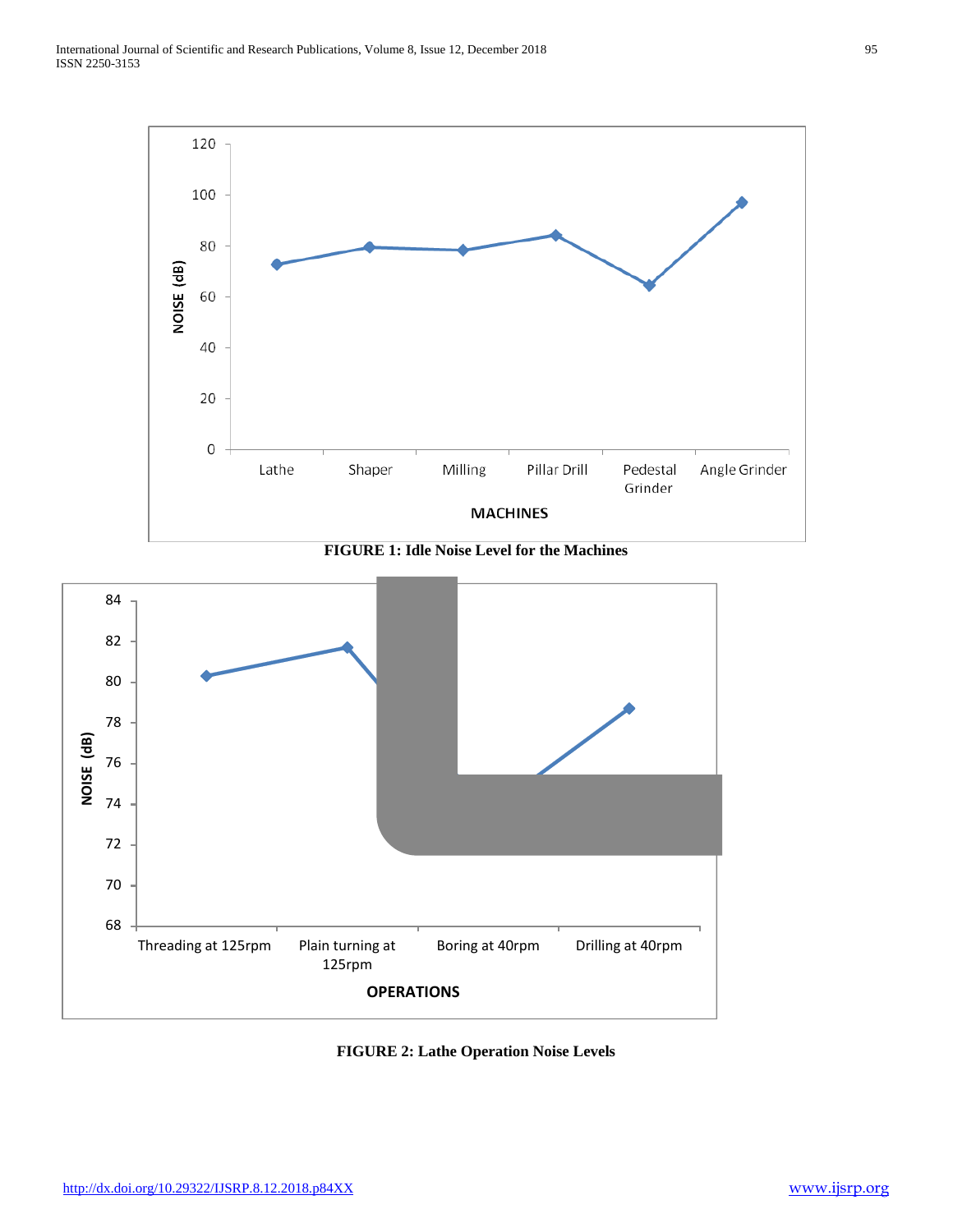





**FIGURE 4: Milling Machine Operation Noise Levels**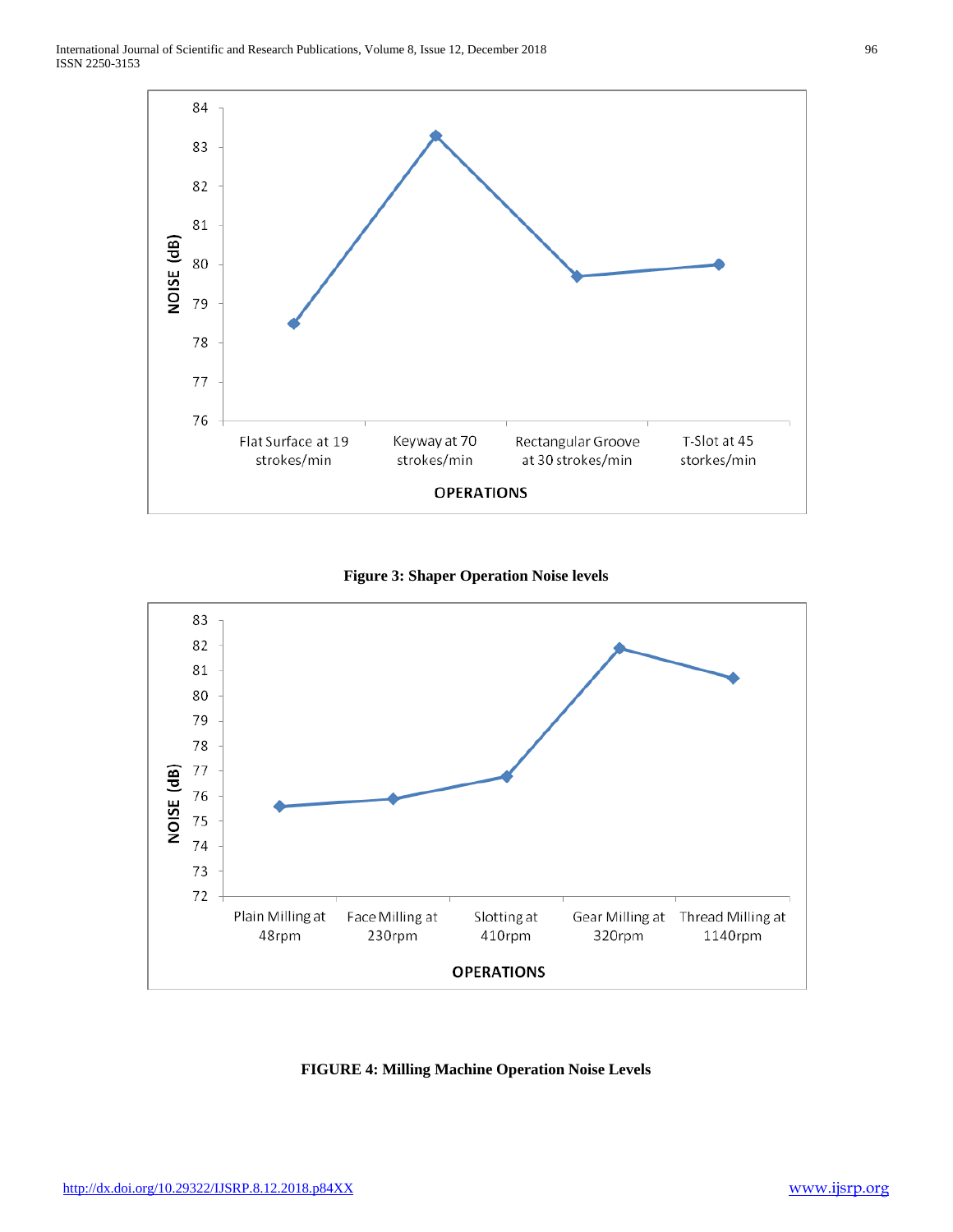

**FIGURE 5: Pillar Drill Operation Noise Levels**



**FIGURE 6: Pedestal Grinder Operation Noise Levels**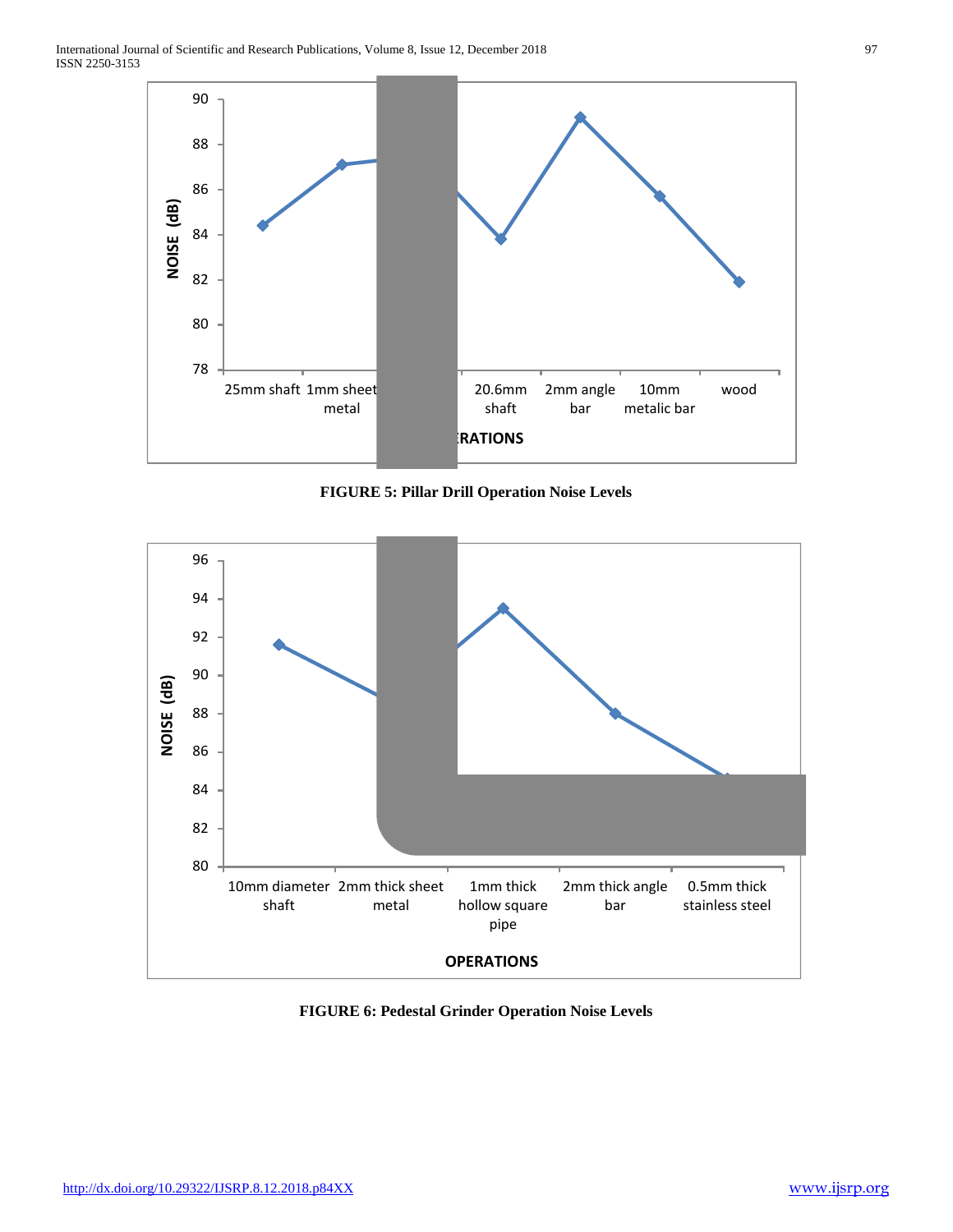

**FIGURE 7: Angle Grinder Operation Noise Levels**



**FIGURE 8: Operation and Idle Noise Levels of the Machines**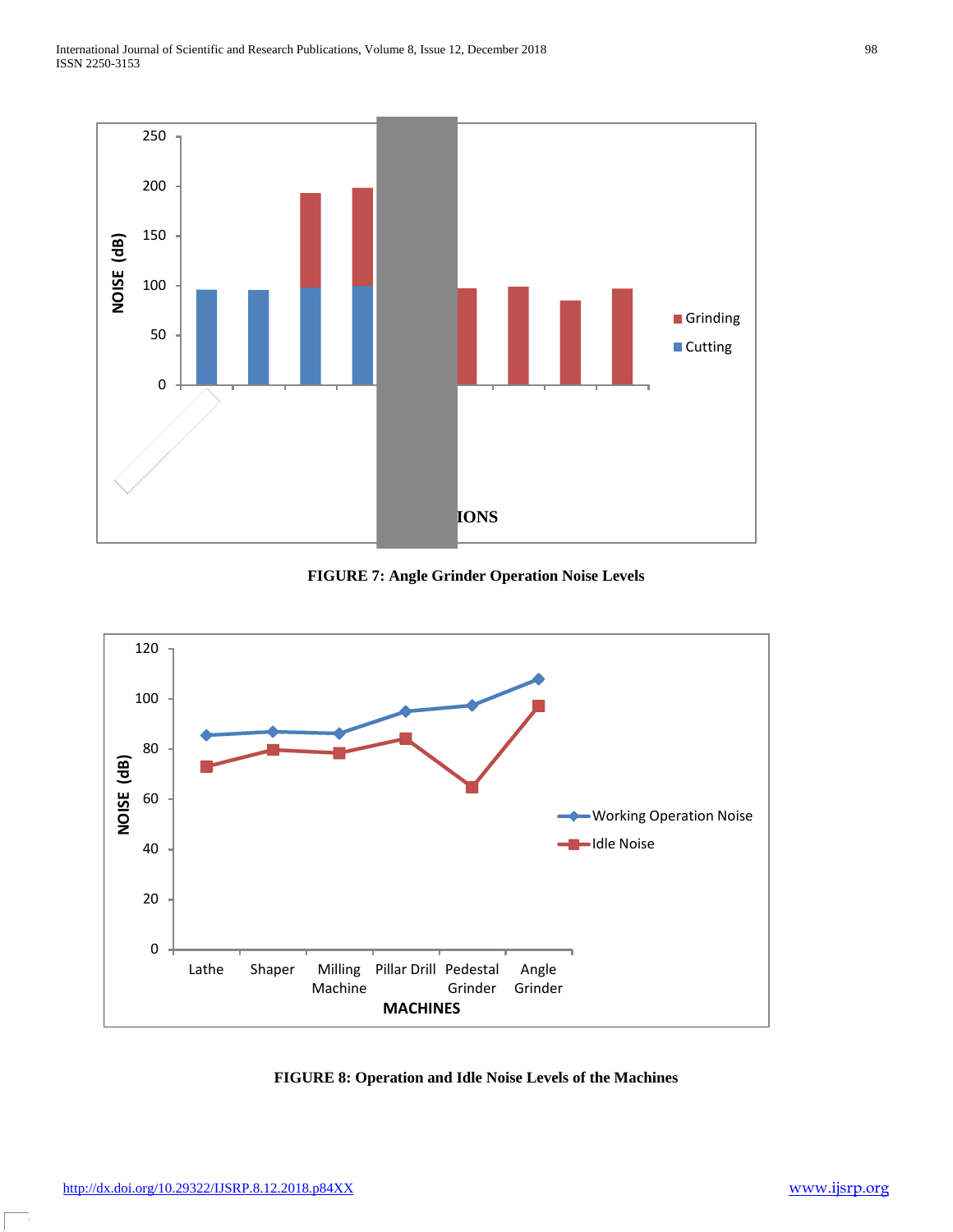

**FIGURE 9: Comparison of Different Categories of Machine Noise Levels**

### IV. CONCLUSION

 From the results of the study, the machines in the Federal university of Agriculture Makurdi Engineering workshop are in good and safe working condition. The lathe produces lesser noise of 85.4dB compared to the angle grinder with 107.8dB despite its size which shows that the noise level of a machine does not correlate with its size.

 However, there is high possibility of a chronic health hazard problem for workers working in the workshop where noise levels are greater than 85 dB. This is because after the workers are exposed to high noise levels, they come out from the noise source after their duty hours to an environment of lower noise level; in which there occurs both physiological change and psychological stress in their system (Anjorin et al, 2015).

 Preventive maintenance should be carried out on the machines at regular intervals to maintain a good working condition, which will in turn greatly affect the noise emission levels during production activities. However, ear muffs should be used when operating the angle grinder.

#### ACKNOWLEDGEMENT

 The authors extend sincere gratitude to all staff of the mechanical engineering department workshop of the university of Agriculture, Makurdi for cooperation in carrying out the research.

#### **REFERENCES**

- [1] Ahmed, H.O., Dennis, J.H., Badran, A., Ismail, M., Ballal, S.G., Ashoor, A., and Jerwood, D. (2000). Noise exposure and hearing loss of workers in two plants in eastern Saudi Arabia. Annals of occupational hygiene. 58:371- 380.
- [2] Anjorin, S. A, Jemiluyi, A. O, and Akintayo T. C. (2015). Evaluation of industrial noise; A case study of two Nigerian industries, Europian Journal of Engineering and Technology, vol. 3, no. 6, pp.1-16.
- [3] Bies, D., and Hansen, C. (1996), Engineering Noise Control, 4th ed., Taylor and Francis Publishing, New York
- [4] Boateng, C.A., Amedofu, G.K. (2004). Industrial noise pollution and its effects on the capabilities of workers; A study from sawmills, printing presses and corn mills. African Journal of Health Science, 11; 1-2.
- [5] Bockhoff, M., Mones, K., Timouchev, S., Ilhicov, K. and Aksenov, A., (2003), Numerical and Experimental Study of 3D Unsteady Flow in a Lawnmower for Prediction of Pressure Pulsation and Noise, 5th European Conference on Noise Control, Naples, Italy
- [6] Kisku, G.C. and Bhargara, S.K. (2006). Assessment of noise level in a medium scale thermal plant. Indian journal of occupational, environment and medicine. 10:133-139
- [7] Lim, C., Kim, J., Hong, J. and Lee, S., (2008). Effect of background noise levels on community annoyance from aircraft noise, Journal of the Acoustical Society of America, vol. 123, no. 2, pp. 766-71.
- [8] National Institute for Occupational Safety and Health NIOSH, (1998). Criteria for recommended Standard: Occupational Noise Exposure, Revised Criteria, Centers for Disease Control and prevention, Cincinnati, Ohio.
- [9] Norton, M. and Karczub, D. (2003). Fundamentals of Noise and Vibration Analysis for Engineers, University Press, Cambridge, UK pp. 104.